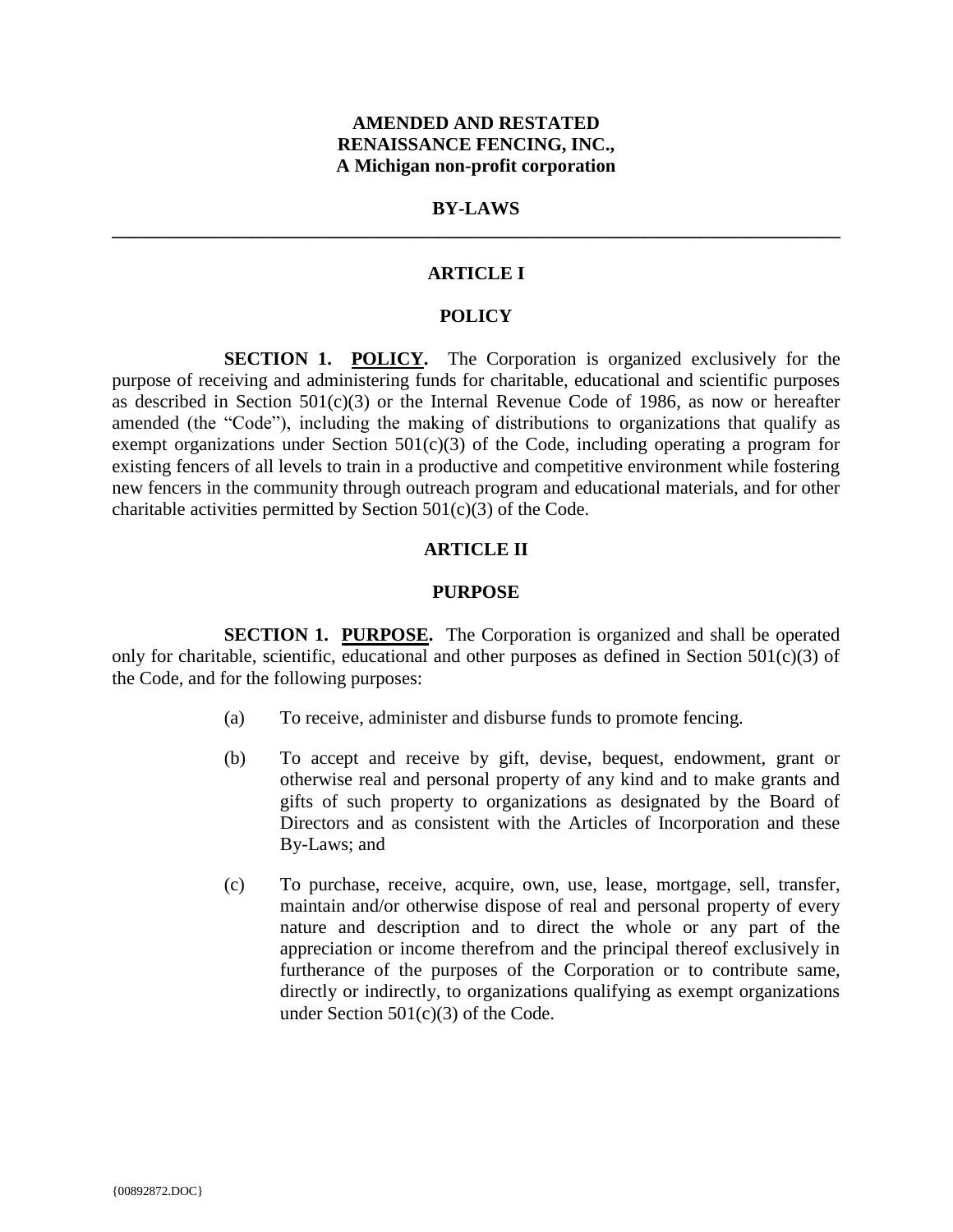### **ARTICLE III**

### **OFFICE**

**SECTION 1. REGISTERED OFFICE.** The registered office of the Corporation shall be in the State of Michigan, at such registered office as the Board of Directors of the Corporation may determine from time to time.

**SECTION 2. OTHER OFFICES.** The Corporation may also have offices at such other places both within and without the State of Michigan as the Board of Directors may from time to time determine or the purposes of the Corporation may require.

## **ARTICLE IV**

## **DIRECTORS**

**SECTION 1. NUMBER AND TERM OF DIRECTORS.** The number of Directors which shall constitute the whole Board of Directors shall be at least five (5) Director but no more than twelve (12) Directors. The number of Directors which shall constitute the Board of Directors for each ensuing year shall be determined at the annual meeting by vote of the Directors prior to such election; provided, however, that if a motion is not made and carried to increase or decrease the number of Directors, the Board of Directors shall consist of the same number of Directors as were elected for the preceding year. A Director shall hold office until his or her resignation, death or removal. A Director must be a natural person over the age of eighteen (18) years.

**SECTION 2. VACANCIES.** A vacancy occurring in the Board of Directors may be filled by the affirmative vote of a majority of the remaining Directors, even though the remaining Directors may not constitute a quorum, and said person shall hold office until his or her resignation, death or removal. If because of death, resignation or other cause, the Corporation has no Directors in office, an officer, an executor, administrator, trustee or guardian of a Director, or other fiduciary entrusted with like responsibility for the person or estate of a Director, may call a special meeting in accordance with the Articles of Incorporation or these By-Laws. A vacancy that will occur at a specific date by reason of resignation or otherwise, may be filled before the vacancy occurs but the newly elected or appointed Director may not take office until the vacancy occurs.

**SECTION 3. REMOVAL.** A Director may be removed at any time, with or without cause, by a vote of the majority of Directors, not including the Director who is the subject of the vote for removal.

**SECTION 4. RESIGNATION.** A Director may resign by written notice to the Corporation. The resignation is effective upon its receipt by the Corporation or a subsequent time as set forth in the notice of resignation.

**SECTION 5. POWERS.** The Board of Directors shall have the following powers: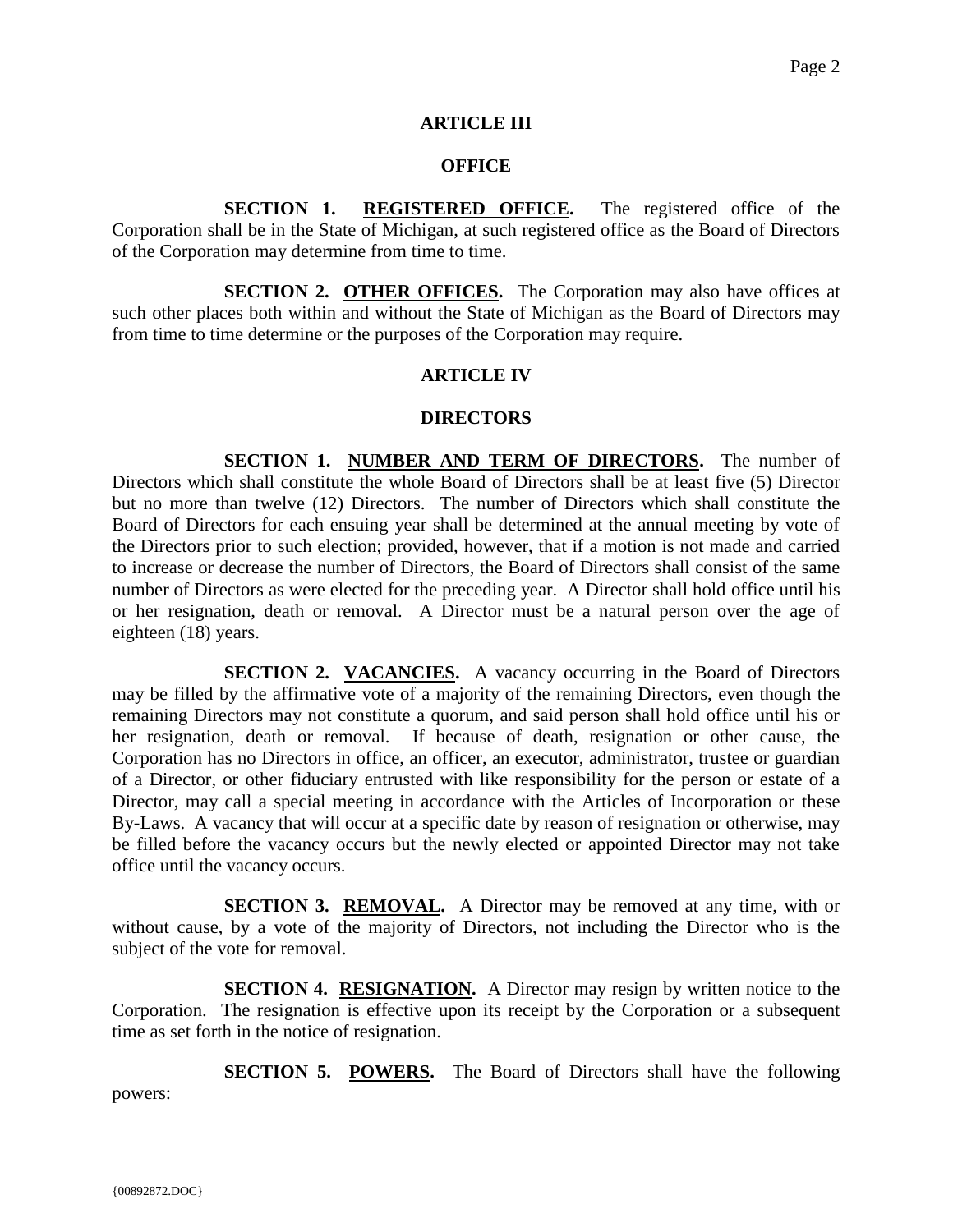- (a) To determine the philosophy and direction of the Corporation;
- (b) To elect and remove, with or without cause, the officers of the Corporation;
- (c) To amend, alter, modify or repeal the Articles of Incorporation and By-Laws of the Corporation;
- (d) To acquire, purchase, sell, lease, transfer or encumber, construct or undertake the destruction of land and/or buildings owned by the Corporation or in which the Corporation has or will have equitable or legal title;
- (e) To terminate, merge, consolidate, affiliate, divide, or separate programs from this Corporation and/or to merge, consolidate, or affiliate the Corporation or any of its programs with any other corporation, organization or program having similar purposes and goals to those of the Corporation and which are exempt organizations under Section  $501(c)(3)$ of the Code;
- (f) To dissolve the Corporation and to determine the distribution of the Corporation's assets upon dissolution in conformity with the Articles of Incorporation, these By-Laws, the Internal Revenue Code of 1986, as now or hereafter amended, and the applicable laws of the State of Michigan;
- (g) To approve any borrowing or other financial obligation not contained in the capital or operating budgets of the Corporation;
- (h) To grant prior approval to any increment or addition to the capital debt and/or to renegotiate, modify or otherwise change the existing capital debt obligation of the Corporation;
- (i) To require a certified audit of the corporate funds at any time and to appoint the fiscal auditor of the Corporation annually;
- (j) Appoint employees and volunteers, including but not limited to a club manager and coaches, and determine the duties, responsibilities and compensation, if any, for such individuals; and
- (k) To take such other actions as may be taken by a nonprofit corporation in accordance with the Corporation's Articles of Incorporation and the laws of the State of Michigan.

**SECTION 6. COMMITTEES OF DIRECTORS.** The Board of Directors may designate one (1) or more committees, each committee to consist of one or more Directors of the Corporation. The Board of Directors may designate one or more Directors as alternate members of any committee, who may replace an absent or disqualified member at any meeting of the committee. In the absence or disqualification of a member of a committee, the members thereof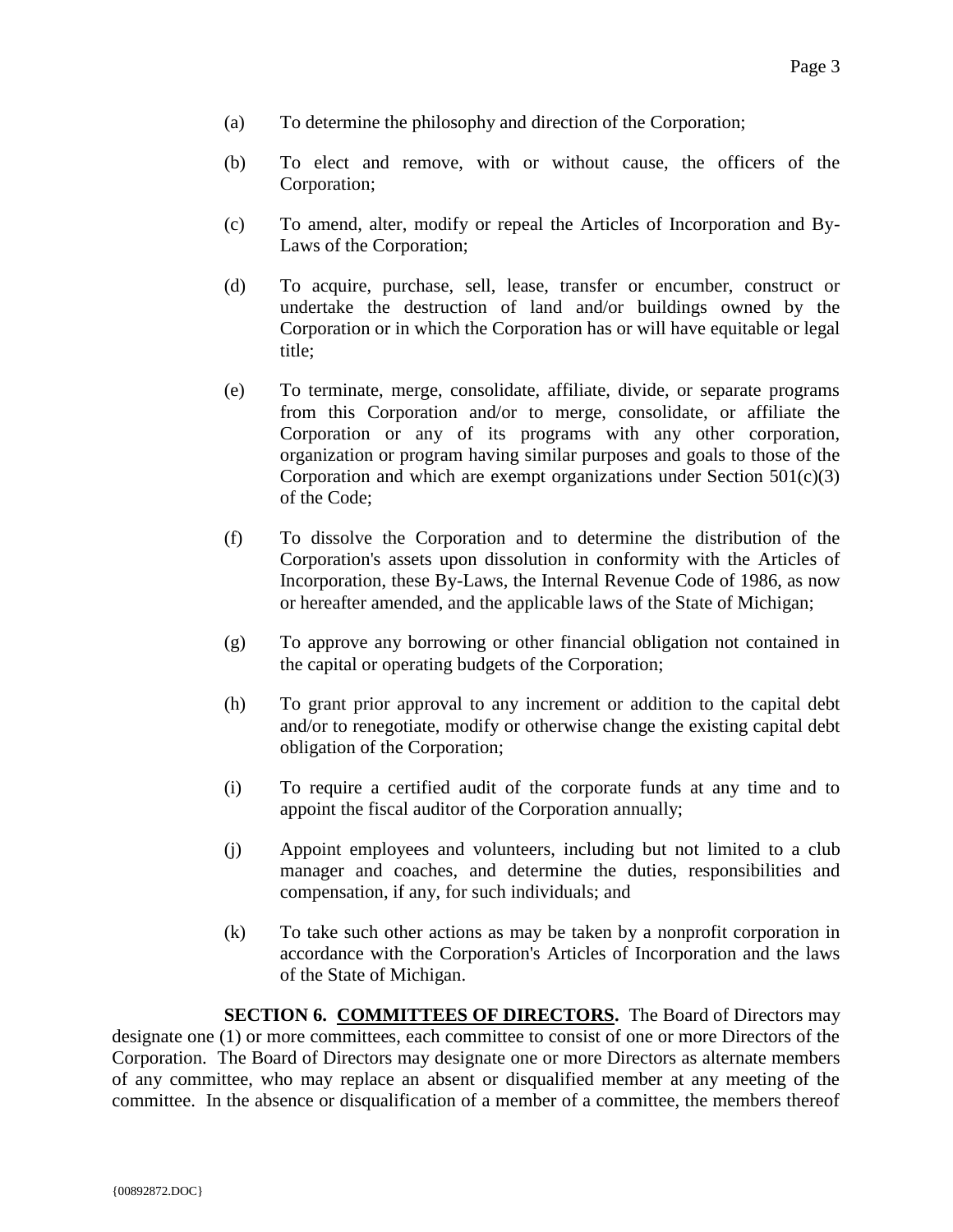present at any meeting and not disqualified from voting, whether or not they constitute a quorum, may unanimously appoint another member of the Board of Directors to act at the meeting in the place of any such absent or disqualified member. Any such committee, to the extent provided in the resolution of the Board of Directors creating such committee may exercise all the powers and authority of the Board of Directors in the management of the business and affairs of the Corporation. Provided, however, no such committee shall have the power or authority to (i) amend the Articles of Incorporation of the Corporation, (ii) adopt an agreement of merger or consolidation, (iii) sell, lease or exchange all or substantially all of the Corporation's property and assets, (iv) dissolve the Corporation, (v) revoke a dissolution, or a cessation of the business of the Corporation, (vi) amend the By-Laws of the Corporation, or (vii) fill vacancies in the Board of Directors. Any such committee, and each member thereof, shall serve at the pleasure of the Board of Directors.

**SECTION 7. PLACE OF MEETING.** All meetings of the Board of Directors of the Corporation shall be held at the registered office or such other place, within or without the State of Michigan, as may be determined from time to time by the Board of Directors of the Corporation.

**SECTION 8. ANNUAL MEETING OF BOARD.** The annual meeting of the Board of Directors shall be held on the second Wednesday of June, at such time as may be determined by the Board of Directors, unless such action is taken by written consent as provided in Article IV, Section 14, of these By-Laws. At said meeting the Board of Directors shall elect the officers of the Corporation and shall transact such other business as may properly be brought before the meeting. If the annual meeting is not held on the date designated therefor, the Board of Directors shall cause the meeting to be held as soon thereafter as convenient. The annual meeting in any year may be held at a different time and place than that herein provided by a consent of a majority of the Directors of such new Board of Directors. No notice of such meeting shall be necessary to the newly elected Directors in order legally to constitute the meeting, provided a quorum shall be present.

**SECTION 9. ORDER OF BUSINESS AT ANNUAL MEETING.** The order of business at the annual meeting of the Board of Directors shall be as follows:

- (a) Reading of notice and proof of mailing.
- (b) Reports of officers.
- (c) Election of officers.
- (d) Transaction of other business mentioned in the notice.
- (e) Adjournment.

Provided, however, in the absence of any objection, the presiding officer may vary the order of business at his discretion.

**SECTION 10. NOTICE OF MEETING OF DIRECTORS.** Except as otherwise provided in the Michigan Nonprofit Corporation Act (the "Act"), written notice of the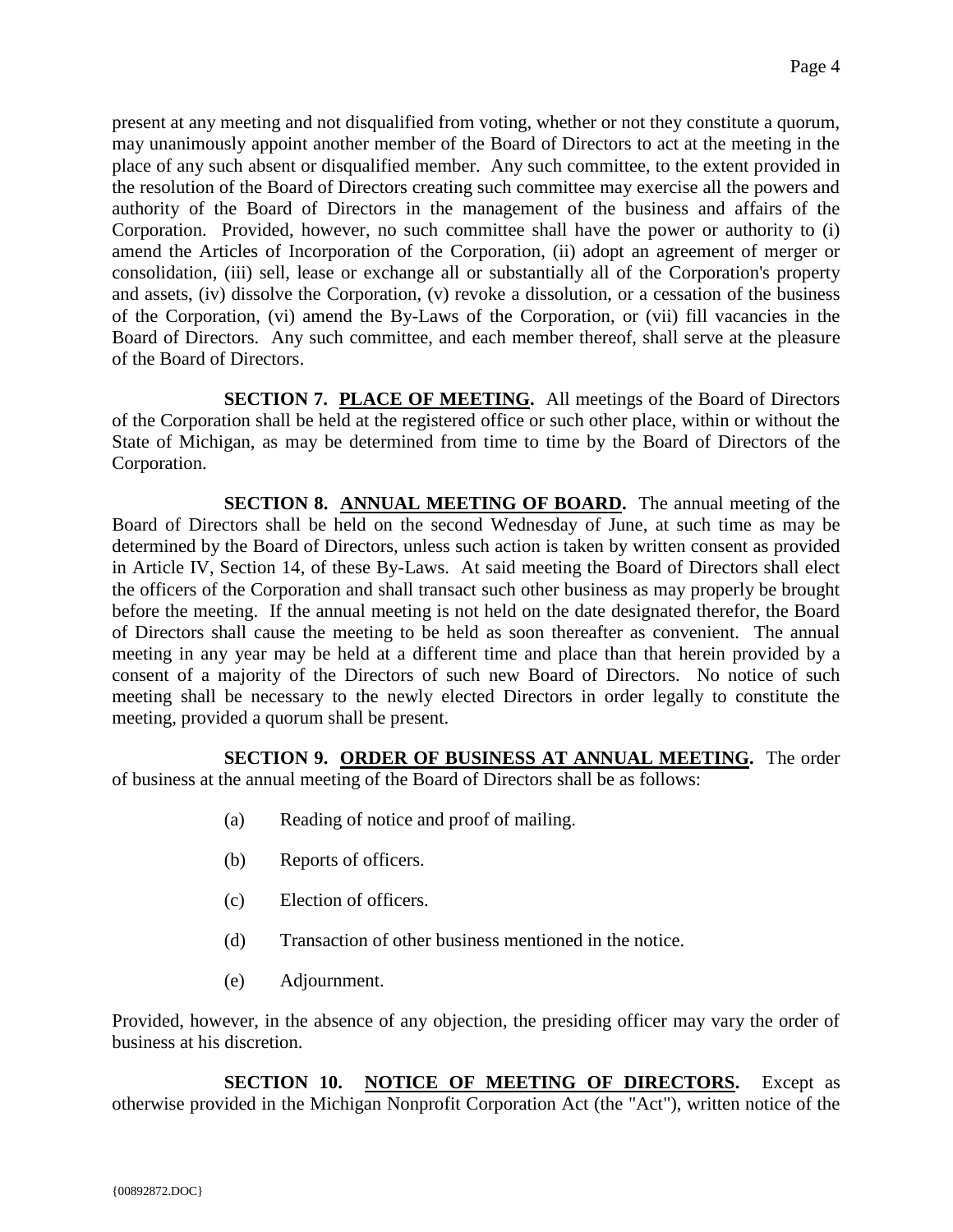time, place and purposes of a regular meeting of Directors shall be given not less than ten (10) nor more than sixty (60) days before the date of the meeting, either personally or by mail or land/air express courier service, to each Director of record entitled to vote at the meeting. When a meeting is adjourned to another time or place, it is not necessary to give notice of the adjourned meeting if the time and place to which the meeting is adjourned are announced at the meeting at which the adjournment is taken and at the adjourned meeting only such business is transacted as might have been transacted at the original meeting. However, if after the adjournment the Directors fix a new record date for the adjourned meeting, a notice of adjourned meeting shall be given to each Director of record on the new record date entitled to vote at the meeting. Attendance of a person at a meeting of the Board of Directors, in person or by proxy, constitutes waiver of objection to (a) lack of notice of defective notice of the meeting, unless the Director at the beginning of the meeting objects to the holding of the meeting or transacting business at the meeting; and (b) consideration of a particular matter at the meeting that is not within the purpose or purposes described in the meeting notice, unless the Director objects to considering the matter when presented.

**SECTION 11. SPECIAL MEETING OF THE BOARD OF DIRECTORS.**

Special meetings of the Board of Directors may be called by the President, or by a majority of the persons then comprising the Board of Directors, at any time by means of notice of the time and place thereof to each Director, given not less than forty-eight (48) hours before the time such special meeting is to be held.

**SECTION 12. QUORUM AND REQUIRED VOTE OF BOARD AND COMMITTEES.** At all meetings of the Board of Directors, or of a committee thereof, a majority of the members of the Board of Directors then in office, or of the members of a committee thereof, shall constitute a quorum for transaction of business. The vote of the majority of members present at a meeting at which a quorum is present constitutes the action of the Board of Directors or of the committee unless the vote of a larger number is required by the Act, the Articles of Incorporation, the By-Laws, or, in the case of a committee, the Board of Directors resolution establishing the committee. Amendment of these By-Laws by the Board of Directors requires the vote of not less than a majority of the members of the Board of Directors then in office. If a quorum shall not be present at any meeting of the Board of Directors, the Directors present there at may adjourn the meeting from time to time, without notice other than announcement at the meeting, until a quorum shall be present.

**SECTION 13. CONSENT OF DIRECTORS IN LIEU OF MEETING.** Action required or permitted to be taken pursuant to authorization voted at a meeting of the Board of Directors then in office or a committee thereof, may be taken without a meeting if, before or after the action, all members of the Board of Directors then in office or of the committee consent thereto in writing. The written consents shall be filed with the minutes of the proceedings of the Board of Directors or committee. The consent has the same effect as a vote of the Board of Directors or committee for all purposes.

**SECTION 14. COMPENSATION OF DIRECTORS.** The Board of Directors, by affirmative vote of a majority of Directors in office and irrespective of any personal interest of any of them, may establish reasonable compensation of Directors or officers.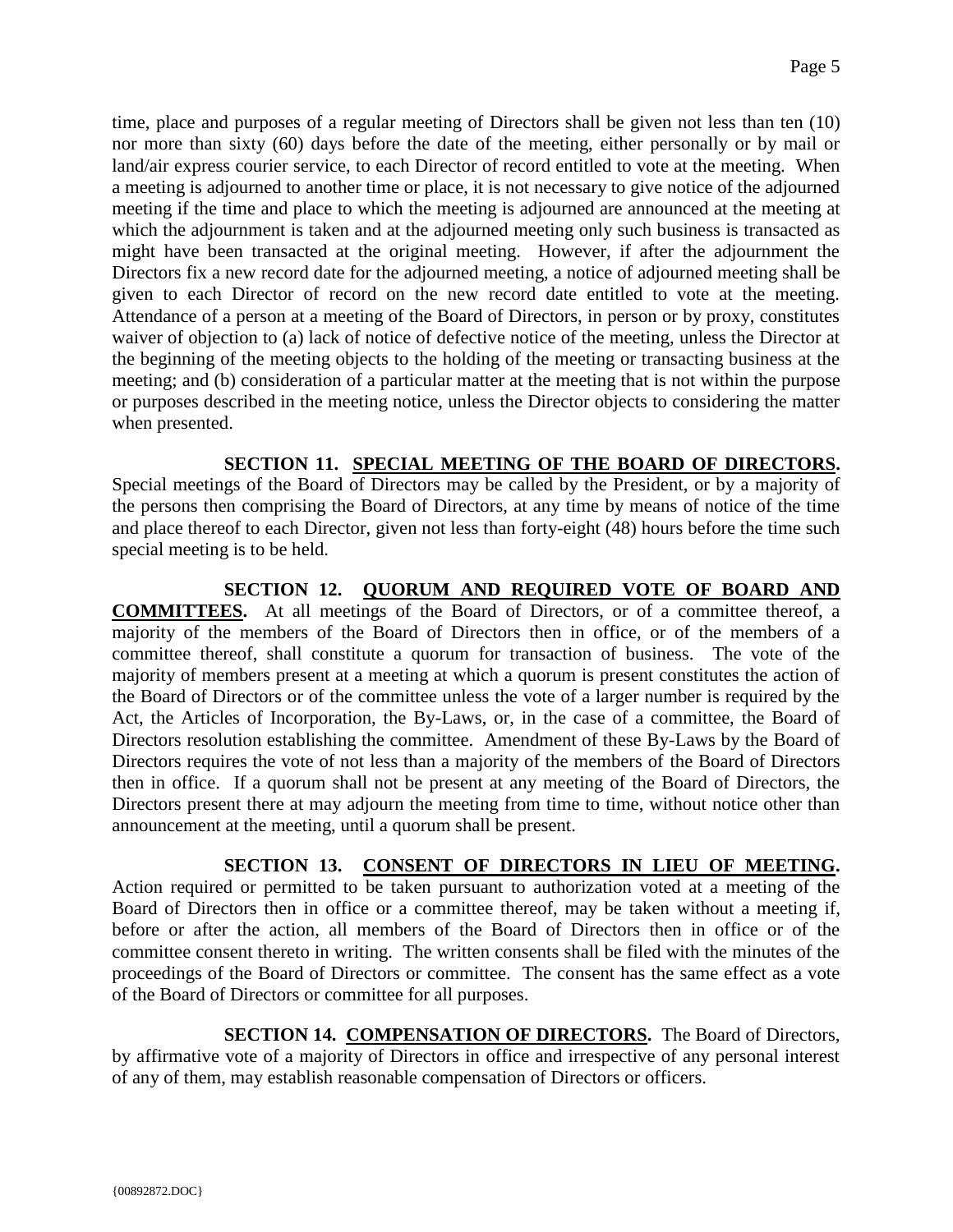## **SECTION 15. PARTICIPATION IN MEETING BY TELEPHONE.** A

member of the Board of Directors or of a committee designated by the Board of Directors may participate in a meeting by means of conference telephone or similar communications equipment by means of which all persons participating in the meeting can communicate with each other. Participation in a meeting pursuant to this Section constitutes presence in person at the meeting.

**SECTION 16. WAIVER OF NOTICE.** Attendance at or participation of a Director at a meeting constitutes a waiver of notice of the meeting, unless the Director at the beginning of the meeting, or upon his arrival, objects to the meeting or the transaction of business at the meeting and does not thereafter vote for or assent to any action taken at the meeting.

# **ARTICLE V**

# **NOTICES**

**SECTION 1. NOTICE.** Whenever any notice or communication is required to be given to any Director under any provision of the Act, the Articles of Incorporation or these By-Laws, it may be given in writing, either by mail or land/air express courier service, addressed to such Director, at the address designated by him or her for that purpose or, if none is designated, at his or her last known address. The notice or communication is given when deposited, with postage thereon prepaid, in a post office or official depository under the exclusive care and custody of the United States postal service or in an appropriate depository for such land/air express courier service. The mailing shall be registered, certified or other first class mail, except where otherwise provided in the Act. Notice may also be given orally in person or by telephone, facsimile, telex, radiogram or cablegram, and such notice shall be deemed to be given when the recipient receives the notice personally, by telephone, or when the notice, addressed as provided above, has been delivered to the company, or to the equipment transmitting such notice. Neither the business to be transacted at, nor the purpose of, a regular or special meeting of the Board of Directors need be specified in the notice of the meeting, except as provided by the Act.

**SECTION 2. WAIVER OF NOTICE.** When, under the Act or the Articles of Incorporation or these By-Laws, or by the terms of an agreement or instrument, the Corporation may take action after notice to any person or after lapse of a prescribed period of time, the action may be taken without notice and without lapse of the period of time, if at any time before or after the action is completed the person entitled to notice or to participate in the action to be taken or, in case of a Director, by his or her attorney-in-fact, submits a signed waiver of such requirements. Neither the business to be transacted at, nor the purpose of, a regular or special meeting of the Board of Directors need be specified in the waiver of notice of the meeting, except as provided by the Act. Attendance of a person at a meeting constitutes a waiver of notice of such meeting, except when the person attends a meeting for the express purpose of objection, at the beginning of the meeting, to the transaction of any business because the meeting is not lawfully called or convened.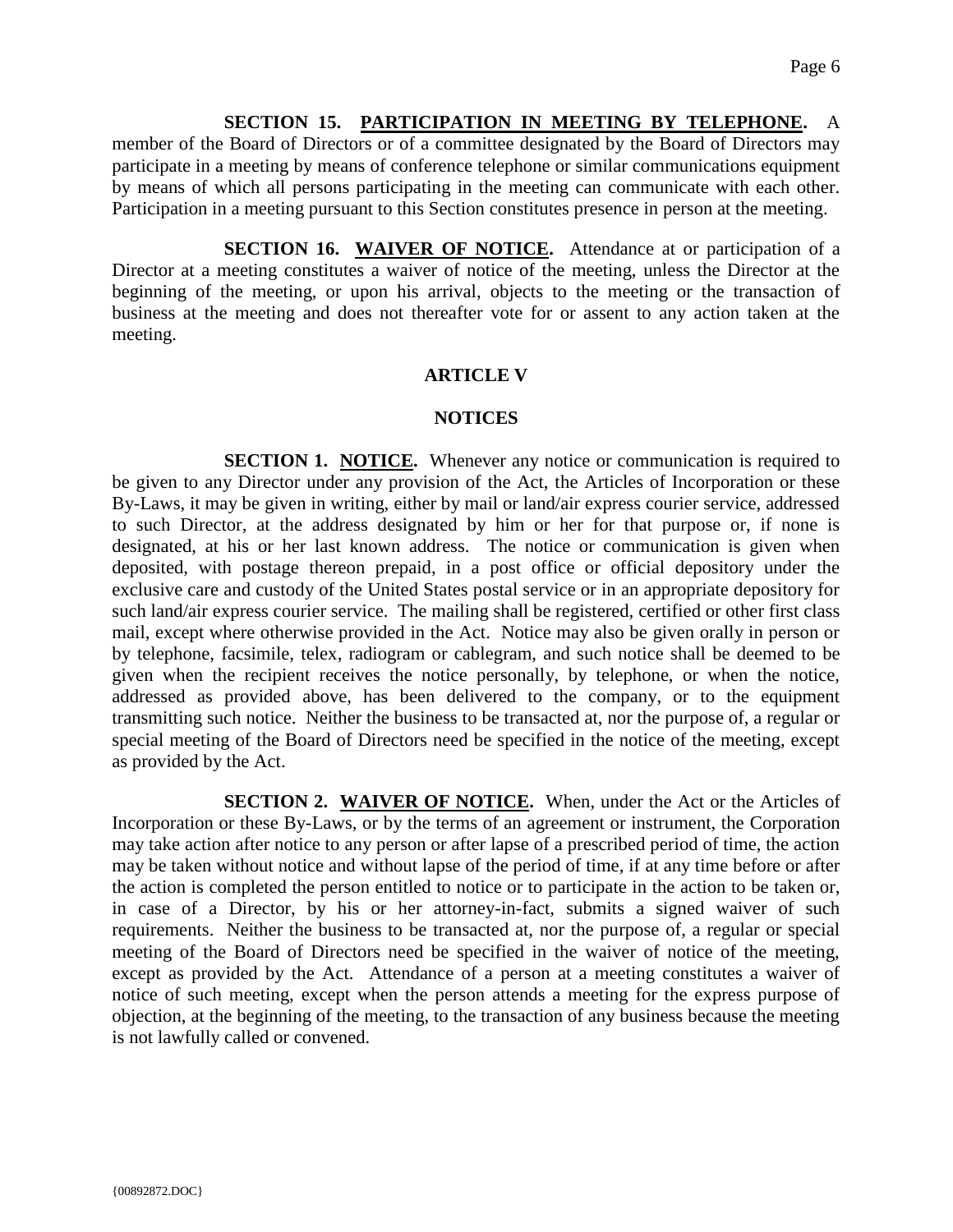# **ARTICLE VI**

# **OFFICERS**

**SECTION 1. SELECTION.** The Board of Directors, at each annual meeting of Board of Directors, shall elect or appoint a President, Secretary and Treasurer. The Board of Directors may also elect or appoint one (1) or more Vice Presidents and such other officers, employees and/or agents as they shall deem necessary, who shall hold their offices for such terms and shall exercise such powers and perform such duties as shall be determined from time to time by the Board of Directors. Two (2) or more offices may be held by the same person, but an officer shall not execute, acknowledge or verify an instrument in more than one (1) capacity if the instrument is required by law or the Articles of Incorporation or By-Laws of the Corporation to be executed, acknowledged or verified by two (2) or more officers.

**SECTION 2. COMPENSATION.** The compensation of all officers, employees and agents of the Corporation shall be fixed by the Board of Directors; provided, however, that the Board of Directors may delegate to the officers the fixing of compensation of employees and agents.

**SECTION 3. TERM, REMOVAL AND VACANCIES.** Each officer of the Corporation shall hold office for the term for which he or she is elected or appointed and until his or her successor is elected or appointed and qualified, or until his or her resignation or removal. Any officer elected or appointed by the Board of Directors may be removed by the Board of Directors with or without cause at any time. Any officer may resign by written notice to the Corporation. The resignation is effective upon its receipt by the Corporation or at a subsequent time specified in the notice of resignation. Any vacancy occurring in any office of the Corporation shall be filled by the Board of Directors.

**SECTION 4. CHIEF EXECUTIVE OFFICER.** The Board of Directors may designate the Chairman of the Board or President of the Corporation, or such other individual as it may deem appropriate, as the Chief Executive Officer of the Corporation; provided, however, that if a motion is not made and carried to change the designation, the designation shall be the same as the designation for the preceding year; provided, further, that the designation of the Chief Executive Officer may be changed at any special meeting of the Board of Directors. The President shall be the Chief Executive Officer of the Corporation whenever the office of Chief Executive Officer is vacant and there is no Chairman of the Board whose duties include being Chief Executive Officer. The Chief Executive Officer shall be responsible to the Board of Directors for the general supervision and management of the business and affairs of the Corporation and shall see that all orders and resolutions of the Board of Directors are carried into effect. The Chairman of the Board or President who is not the Chief Executive Officer shall be subject to the authority of the Chief Executive Officer, but shall exercise all of the powers and discharge all of the duties of the Chief Executive Officer, during the absence or disability of the Chief Executive Officer.

**SECTION 5. CHAIRMAN OF THE BOARD OF DIRECTORS.** If the Board of Directors elects or appoints a Chairman of the Board, he shall be elected or appointed by, from and among, the members of the Board of Directors. He shall preside at all meetings of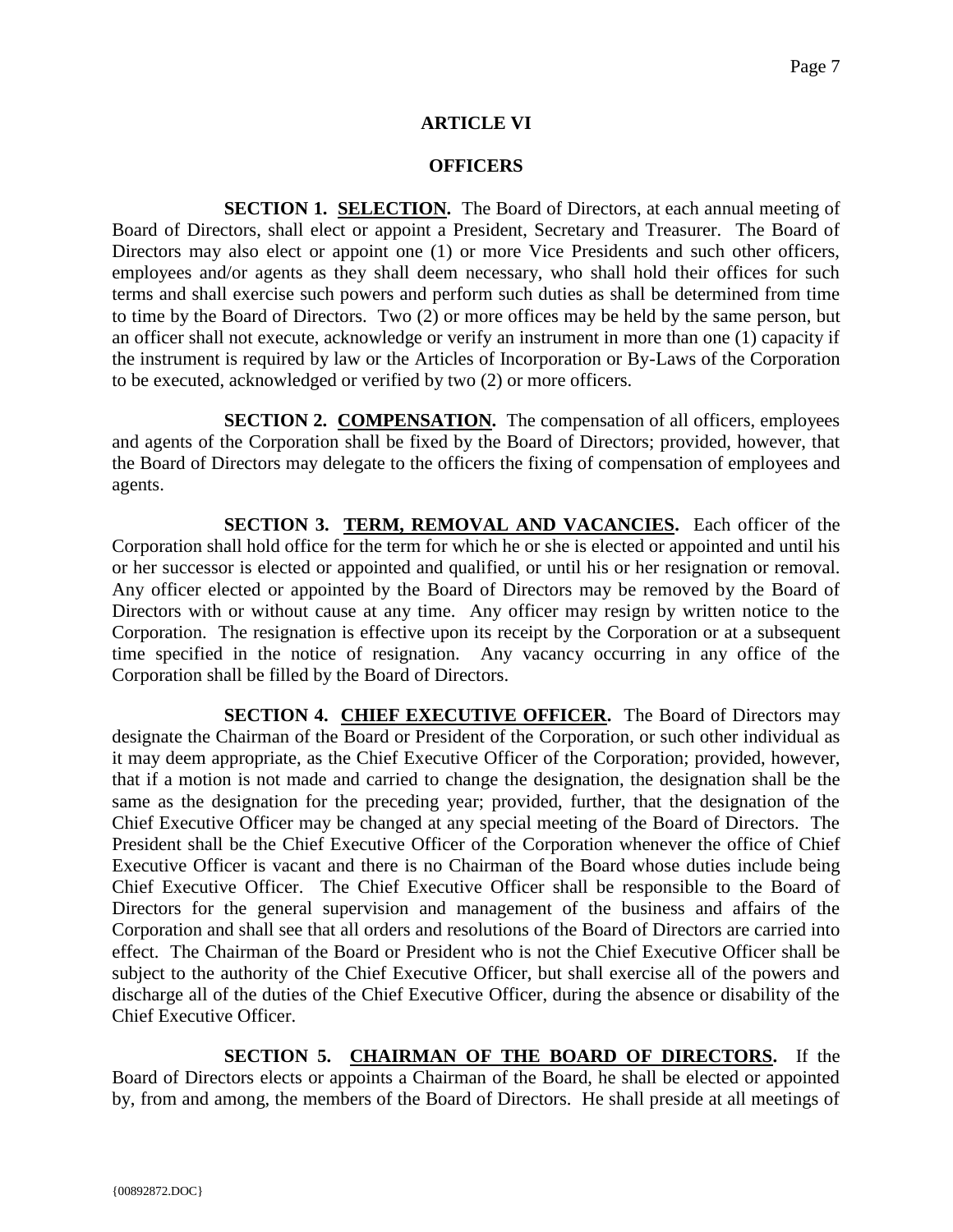the Board of Directors and of any Executive Committee. He shall perform such other duties and functions as shall be assigned to him from time to time by the Board of Directors. He shall be ex officio, a member of all standing committees. Except where by law the signature of the President of the Corporation is required, the Chairman of the Board of Directors shall possess the same power and authority to sign all certificates, contracts, instruments, papers and documents of every conceivable kind and character whatsoever in the name of and on behalf of the Corporation which may be authorized by the Board of Directors. During the absence or disability of the President, or while the office is vacant, the Chairman of the Board of Directors shall exercise all of the powers and discharge all of the duties of the President.

**SECTION 6. PRESIDENT.** The President shall be responsible to the Board of Directors for the general supervision and management of the business and affairs of the Corporation and shall see that all orders and resolutions of the Board of Directors are carried into effect. He or she shall perform such other duties and functions as shall be assigned to him or her from time to time by the Board of Directors. He or she shall be, ex officio, a member of all standing committees. He or she shall possess the authority to sign all certificates, contracts, instruments, papers and documents of every conceivable kind and character whatsoever in the name of and on behalf of the Corporation which may be authorized by the Board of Directors. The President shall, in general, perform all duties incident to the office of President and such other duties as may be prescribed by the Board of Directors.

**SECTION 7. VICE PRESIDENTS.** The Board of Directors may elect or appoint one or more Vice Presidents. The Board of Directors may designate one or more Vice Presidents as Executive or Senior Vice Presidents. Unless the Board of Directors shall otherwise provide by resolution duly adopted by it, such of the Vice Presidents as shall have been designated Executive or Senior Vice Presidents and are members of the Board of Directors in the order specified by the Board of Directors (or if no Vice President who is a member of the Board of Directors shall have been designated as Executive of Senior Vice President, then such Vice Presidents as are members of the Board of Directors in the order specified by the Board of Directors) shall perform the duties and exercise the powers of the President during the absence or disability of the President. The Vice President(s) shall perform such other duties as may be delegated by the Board of Directors, any committee or the President.

**SECTION 8. SECRETARY.** The Secretary shall attend all meetings of the Board of Directors and shall preserve in the books of the Corporation true minutes of the proceedings of all such meetings. He or she shall safely keep in his or her custody the seal of the Corporation and shall have authority to affix the same to all instruments where its use is required or permitted. He or she shall give all notice required by the Act, these By-Laws or resolution. The Secretary shall perform such other duties as may be delegated to him or her by the Board of Directors, any committee or the President.

**SECTION 9. TREASURER.** The Treasurer shall have custody of all corporate funds and securities and shall keep in books belonging to the Corporation full and accurate accounts of all receipts and disbursements. The Treasurer shall deposit all monies, securities and other valuable effects in the name of the Corporation in such depositories as may be designated for that purpose by the Board of Directors. The Treasurer shall disburse the funds of the Corporation as may be ordered by the Board of Directors, taking proper vouchers for such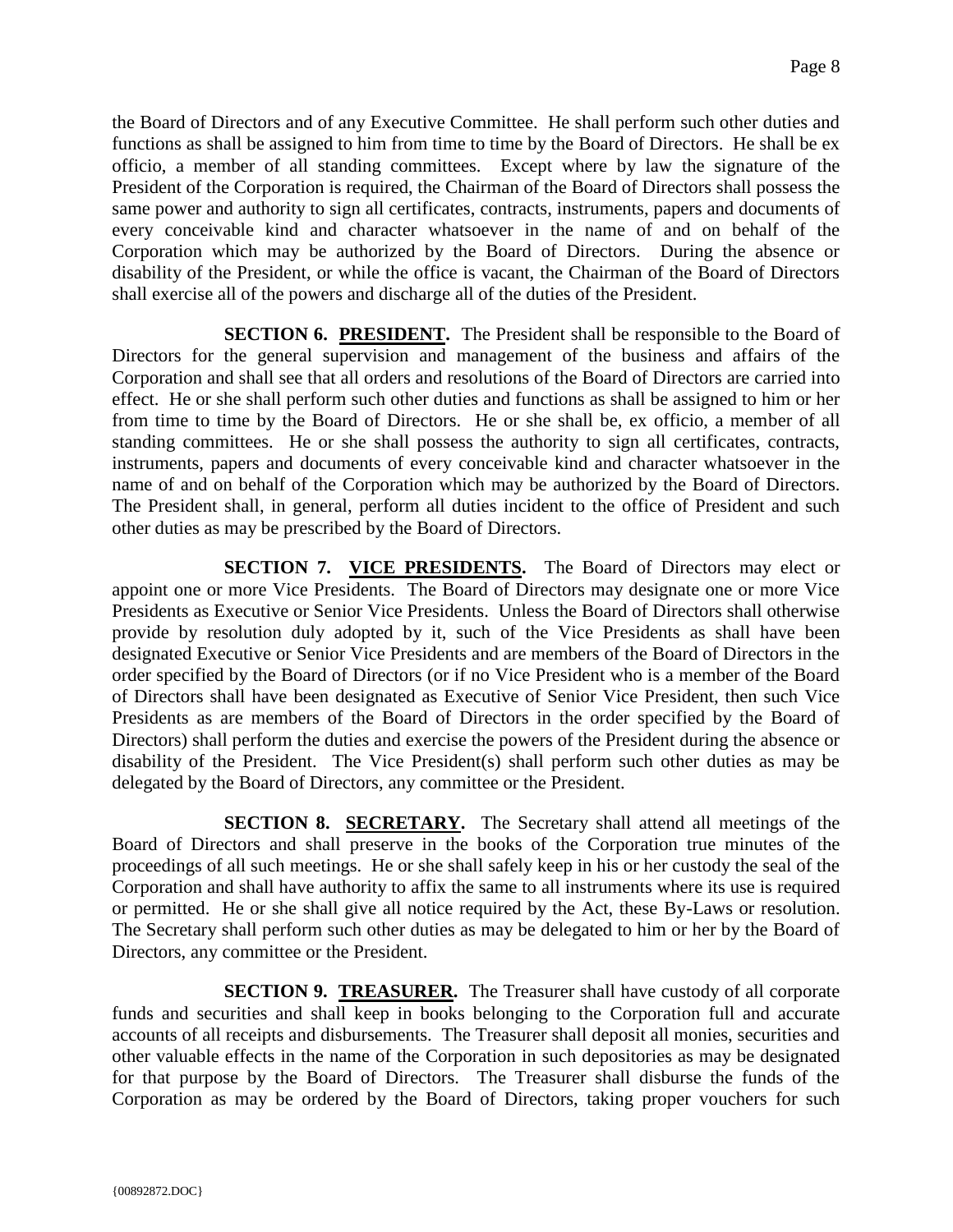disbursements, and shall render to the President and the Board of Directors whenever requested an account of all his or her transactions as Treasurer and of the financial condition of the Corporation. If required by the Board of Directors, he or she shall keep in force a bond in form, amount and with a surety or sureties satisfactory to the Board of Directors, conditioned for faithful performance of the duties of his or her office, and for restoration to the Corporation in case of his or her death, resignation, retirement or removal from office, of all books, papers, vouchers, money and property of whatever kind in his or her possession or under his or her control belonging to the Corporation. The Treasurer shall perform such other duties as may be delegated to him or her by the Board of Directors, any committee or the President. All expenditures in excess of \$50.00, except for monthly rental amounts and fees and disbursement of employee compensation that is pre-authorized by the Board of Directors shall be subject to approval by the Board of Directors.

**SECTION 10. ASSISTANT SECRETARIES AND ASSISTANT TREASURERS.** The Board of Directors may elect or appoint one or more Assistant Secretaries and one or more Assistant Treasurers. The Assistant Secretary or Assistant Secretaries, in the absence or disability of the Secretary, shall perform the duties and exercise the powers of the Secretary. The Assistant Treasurer or Assistant Treasurers, in the absence or disability of the Treasurer, shall perform the duties and exercise the powers of the Treasurer. Any Assistant Treasurer, if required by the Board of Directors, shall keep in force a bond as provided in Section 9, Article VI. The Assistant Secretaries and Assistant Treasurers, in general, shall perform such duties as shall be assigned to them by the Secretary or by the Treasurer, respectively, or by the Board of Directors, any committee or the President.

**SECTION 11. DELEGATION OF AUTHORITY AND DUTIES BY DIRECTORS.** All officers, employees and agents shall, in addition to the authority conferred, or duties imposed, on them by these By-Laws, have such authority and perform such duties in management of the property and affairs of the Corporation as may be delegated to them by the Board of Directors, unless the same is contrary to the Articles of Incorporation or these By-Laws.

## **ARTICLE VII**

#### **INDEMNIFICATION**

**SECTION 1. NON-DERIVATIVE ACTIONS.** Subject to all of the other provisions of this Article VII, the Corporation shall indemnify any person who was or is a party defendant (including counter defendants, third party defendants and cross defendants) or is threatened to be made a party defendant (including counter defendants, third party defendants and cross defendants) to any threatened, pending, or completed action, suit, or proceeding, whether civil, criminal, administrative, or investigative, formal or informal (other than an action by or in the right of the Corporation), by reason of the fact that the person is or was a Director or officer of the Corporation, against expenses (including actual and reasonable attorney fees), judgments, penalties, fines, and amounts paid in settlement actually and reasonably incurred by him in connection with the action, suit, or proceeding if the person acted in good faith and in a manner the person reasonably believed to be in or not opposed to the best interests of the Corporation, and with respect to any criminal action or proceeding, if the person had no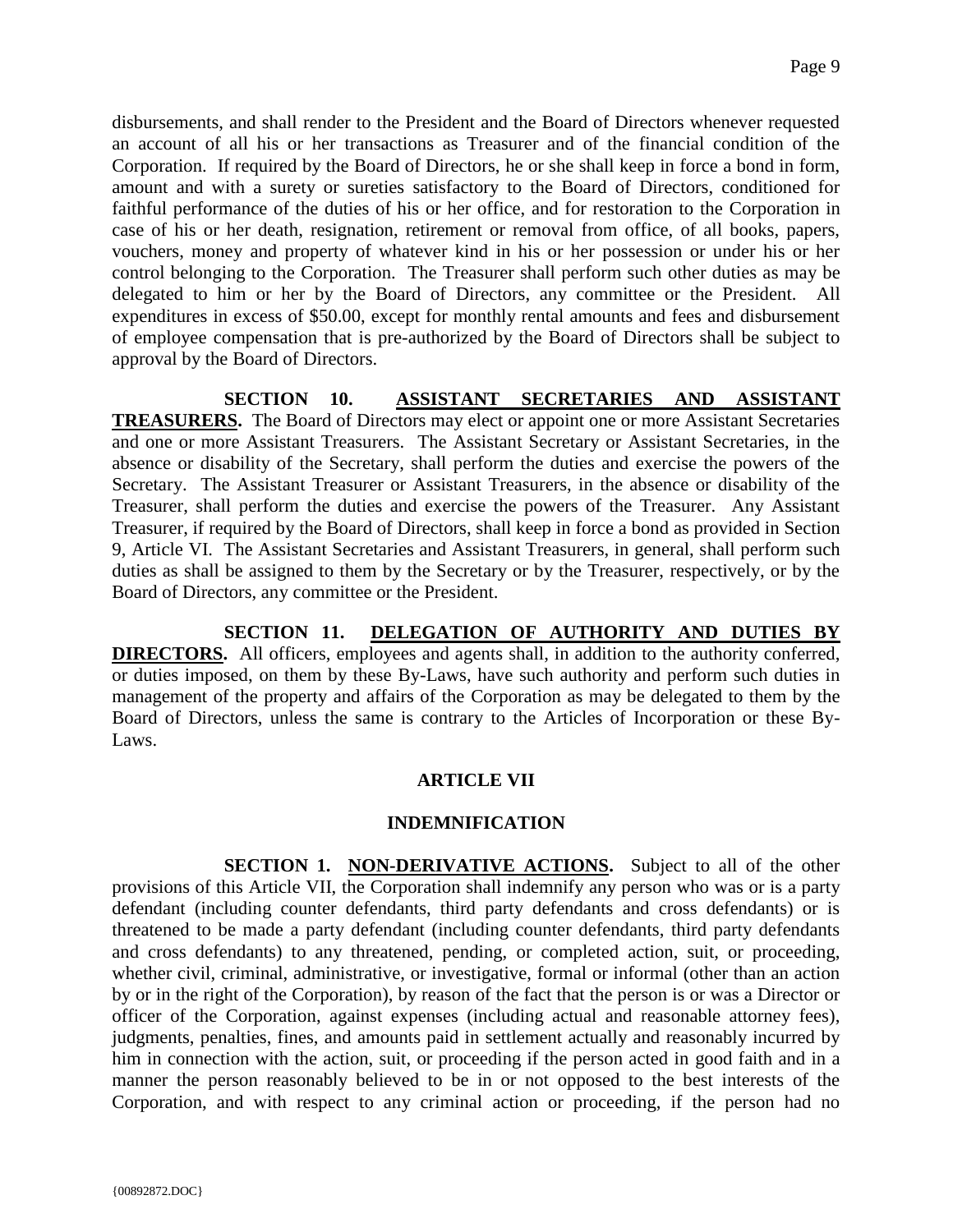reasonable cause to believe his conduct was unlawful. The termination of any action, suit, or proceeding by judgment, order, settlement, conviction, or on a plea of nolo contendere or its equivalent, shall not, of itself, create a presumption that the person did not act in good faith and in a manner that the person reasonably believed to be in or not opposed to the best interests of the Corporation, and, with respect to any criminal action or proceeding, had reasonable cause to believe that his conduct was unlawful.

**SECTION 2. DERIVATIVE ACTIONS.** Subject to all of the other provisions of this Article VII, the Corporation shall indemnify any person who was or is a party defendant (including counter defendants, third party defendants and cross defendants) to or is threatened to be made a party defendant (including counter defendants, third party defendants and cross defendants) to any threatened, pending, or completed action or suit by or in the right of the Corporation to procure a judgment in its favor by reason of the fact that the person is or was a Director or officer of the Corporation against expenses (including actual and reasonable attorney fees) and amounts paid in settlement actually and reasonably incurred by the person in connection with defending the action or suit if the person acted in good faith and in a manner the person reasonably believed to be in or not opposed to the best interests of the Corporation. However, indemnification shall not be made for any claim, issue, or matter in which the person has been found liable to the Corporation unless and only to the extent that the court in which the action or suit was brought has determined on application that, despite the adjudication of liability but in view of all the circumstances of the case, the person is fairly and reasonably entitled to indemnification for the reasonable expenses incurred.

**SECTION 3. EXPENSES OF SUCCESSFUL DEFENSE.** Without limiting the foregoing indemnities in any way, to the extent that a Director or officer has been successful on the merits or otherwise in defense of any action, suit, or proceeding referred to in Sections 1 and 2 of this Article VII, or in defense of any claim, issue, or matter in the action, suit, or proceeding, the Director or officer shall be indemnified against actual and reasonable expenses (including attorney fees) incurred by the Director or officer in connection with the action, suit, or proceeding and an action, suit, or proceeding brought to enforce the mandatory indemnification provided in this Section 3.

**SECTION 4. CONTRACT RIGHT; LIMITATION ON INDEMNITY.** The right to indemnification conferred in this Article VII shall be a contract right, and shall apply to services of a Director or officer as an employee or agent of the Corporation as well as in the person's capacity as a Director or officer. Except as provided in Section 3 of this Article VII, the Corporation shall have no obligations under this Article VII to indemnify any person in connection with any proceeding, or part thereof, initiated by the person without authorization by the Board of Directors.

**SECTION 5. DETERMINATION THAT INDEMNIFICATION IS PROPER.** An indemnification under Sections 1 or 2 of this Article VII (unless ordered by a court) shall be made by the Corporation only as authorized in the specific case (a) when it is determined that indemnification of the person is proper in the circumstances because the person has met the applicable standard of conduct set forth in Sections 1 or 2, whichever is applicable, and (b) upon an evaluation of the reasonableness of expenses and amounts paid in settlement. The determination and evaluation shall be made in any of the following ways: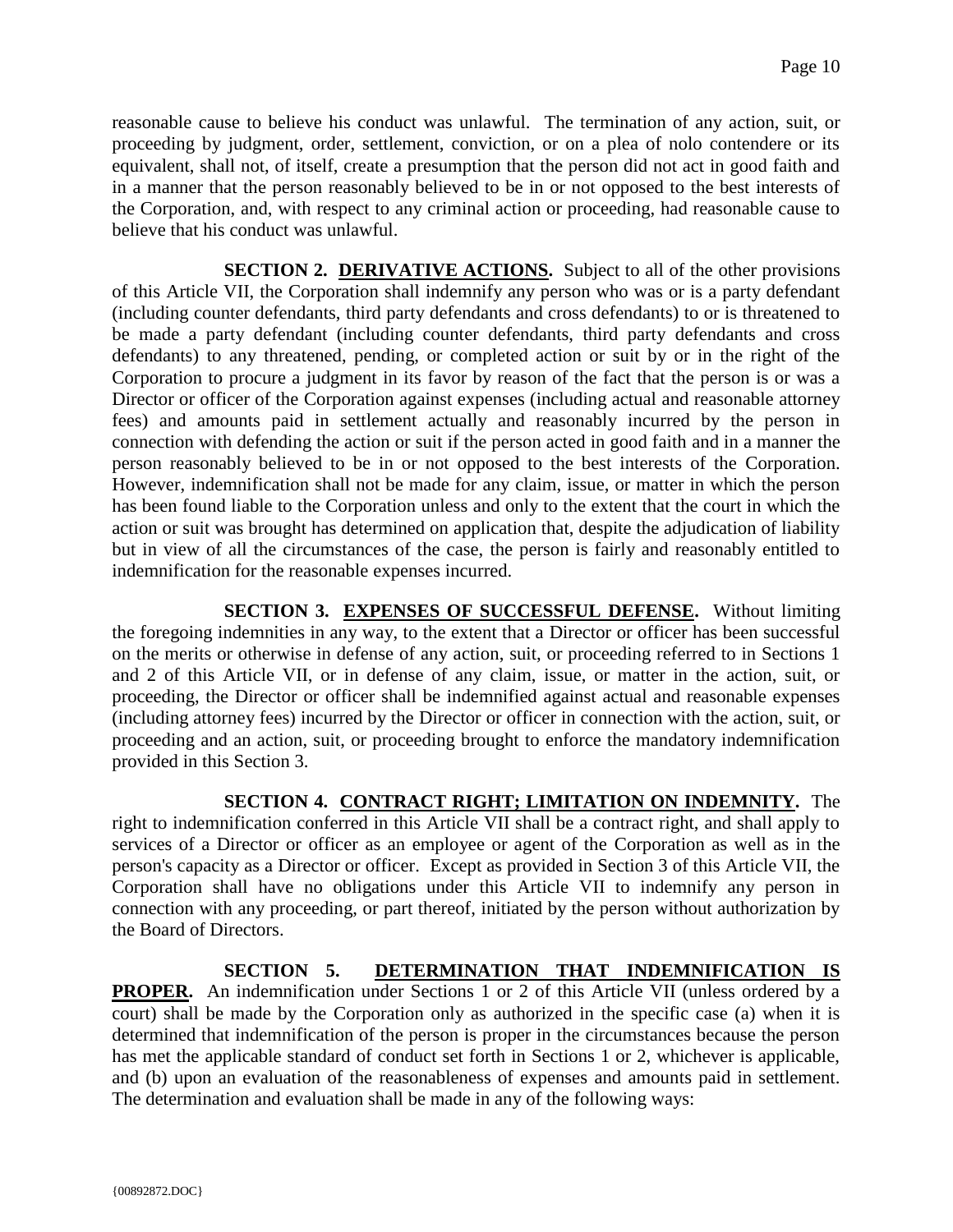- (a) By a majority vote of a quorum of the Board of Directors consisting of Directors who are not parties or threatened to be made parties to the action, suit, or proceeding.
- (b) If the quorum described in (a) above is not obtainable, then by majority vote of a committee consisting solely of two or more Directors, duly designated by the Board of Directors, who are not at the time parties or threatened to be made parties to the action, suit, or proceeding.
- (c) By independent legal counsel in a written opinion, which counsel shall be selected in one of the following ways: (1) by the Board of Directors or its committee in the manner prescribed in (a) or (b) above; or (2) if a quorum of the Board of Directors cannot be obtained under (a) above and a committee cannot be designated under (b) above, by the Board of Directors.

**SECTION 6. PROPORTIONATE INDEMNITY.** If a person is entitled to indemnification under Sections 1 or 2 of this Article VII for a portion of expenses, including attorney fees, judgments, penalties, fines, and amounts paid in settlement; but not for the total amount, the Corporation shall indemnify the person for the portion of the expenses, judgments, penalties, fines, or amounts paid in settlement for which the person is entitled to be indemnified.

**SECTION 7. EXPENSE ADVANCE.** The Corporation may pay or reimburse the reasonable expenses incurred by a person referred to in Sections 1 and 2 of this Article VII who is a party or threatened to be made a party to an action, suit, or proceeding in advance of final disposition of the proceeding if the person furnishes the Corporation a written undertaking, executed personally or on his behalf, to repay the advance if it is ultimately determined that he did not meet the standard of conduct. The authorization of payment must be made in the manner specified in Section 5. The undertaking shall be an unlimited general obligation of the person on whose behalf advances are made, but it need not be secured.

**SECTION 8. NON-EXCLUSIVITY OF RIGHTS.** The indemnification or advancement of expenses provided under this Article VII is not exclusive of other rights to which a person seeking indemnification or advancement of expenses may be entitled under a contractual arrangement, under the Corporation's Articles of Incorporation, or elsewhere under these By-Laws. However, the total amount of expenses advanced or indemnified from all sources combined shall not exceed the amount of actual expenses incurred by the person seeking indemnification or advancement of expenses.

**SECTION 9. FORMER DIRECTORS AND OFFICERS.** The indemnification provided in this Article VII continues for a person who has ceased to be a Director or officer with respect to acts or omissions taken by them during their tenure as a Director or officer and after the date this Article VII was adopted by the Corporation and shall inure to the benefit of the heirs, executors, and administrators of the person.

**SECTION 10. INSURANCE.** The Corporation may purchase and maintain insurance on behalf of any person who is or was a Director or officer of the Corporation against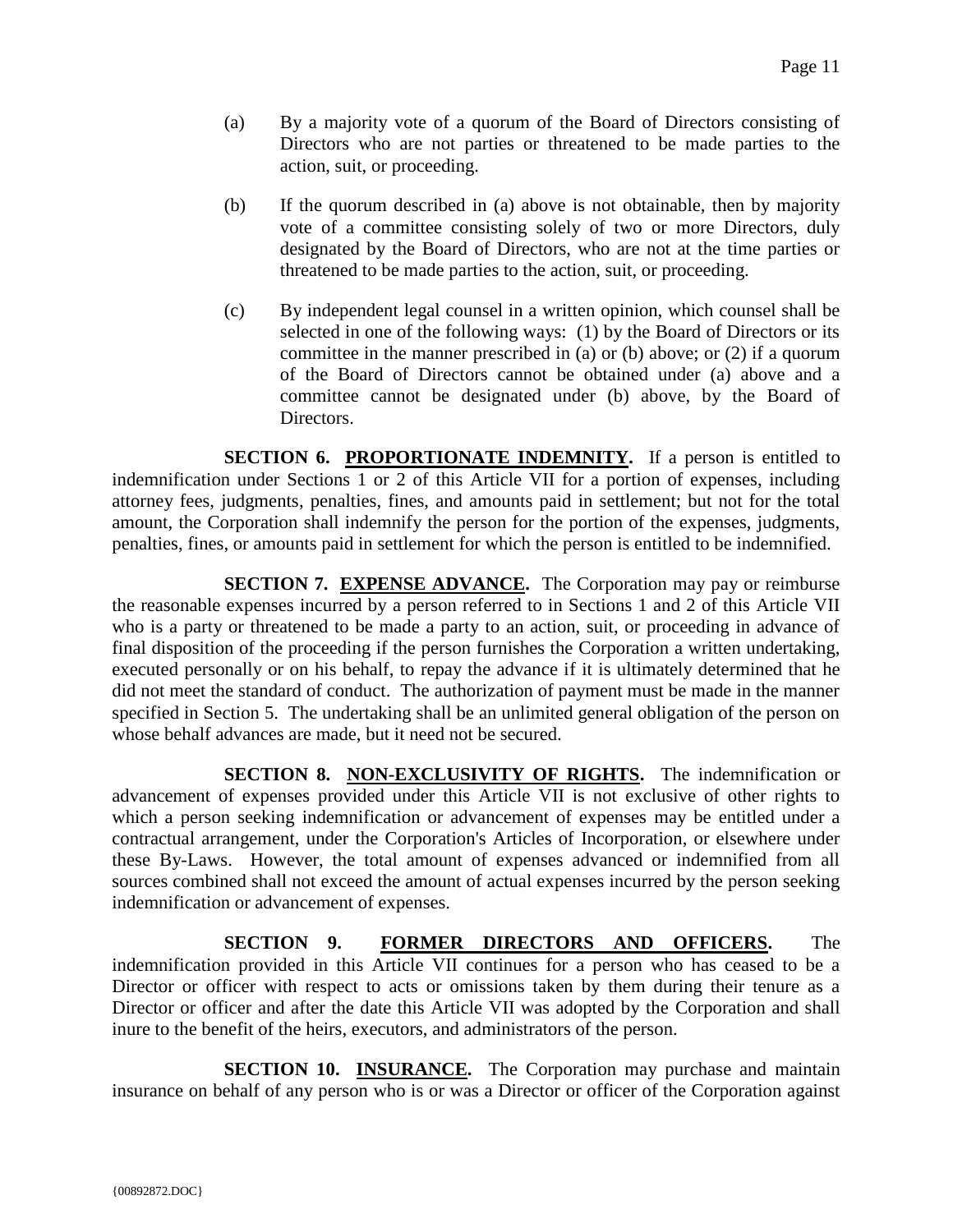any liability asserted against the person and incurred by him in any such capacity or arising out of his status as such, whether or not the Corporation would have power to indemnify the person against the liability under these By-Laws or the laws of the State of Michigan.

**SECTION 11. CHANGES IN MICHIGAN LAW.** If there is any change in Michigan law applicable to the Corporation relating to the subject matter of this Article VII, then the indemnification to which any person shall be entitled under this Article VII shall be determined by the changed provisions, but only to the extent that the change permits the Corporation to provide broader indemnification rights than the provisions permitted the Corporation to provide before the change. Subject to Section 12, the Board of Directors is authorized to amend these By-Laws to conform to any such changed statutory provisions.

**SECTION 12. AMENDMENT OR REPEAL OF THIS ARTICLE VII.** No amendment or repeal of this Article VII shall apply to or have any effect on any Director or officer of the Corporation for or with respect to any acts or omissions of the Director or officer occurring before the amendment or repeal.

### **ARTICLE VIII**

#### **REIMBURSEMENT**

**SECTION 1. REIMBURSEMENT TO THE CORPORATION.** Should any payment made by the Corporation to an officer of the Corporation, or on his behalf, including, without limitation, salary, commission, bonus, interest, rent or expense reimbursement, be disallowed in whole or in part as a deductible expense for purposes of determining the income tax liability of the Corporation, then such officer shall reimburse the Corporation to the full extent of such disallowance. It shall be the duty of the Board of Directors to enforce payment of any amount to be reimbursed to the Corporation hereunder immediately following such disallowance. In lieu of payment to the Corporation by the officer, the Board of Directors, in its discretion, may permit proportionate amounts to be withheld from future compensation to be paid to such officer until the total amount owed to the Corporation has been recovered.

## **ARTICLE IX**

#### **GENERAL PROVISIONS**

**SECTION 1. BANK ACCOUNTS.** The funds of the Corporation shall be deposited in such bank or banks as may be designated by the Board of Directors. All checks, drafts and orders of the payment of money shall be signed in the name of the Corporation in such manner and by such person or persons as the Board of Directors shall from time to time designate for that purpose. The Corporation shall keep detailed books of accounts pertaining to the administration of the Corporation in accordance with generally accepted accounting principles. Such account shall be open for inspection by the Board of Directors at each meeting of the Directors.

**SECTION 2. CONTRACTS, CONVEYANCES, ETC.** When the execution of any contract, conveyance or other instrument has been authorized without specification of the